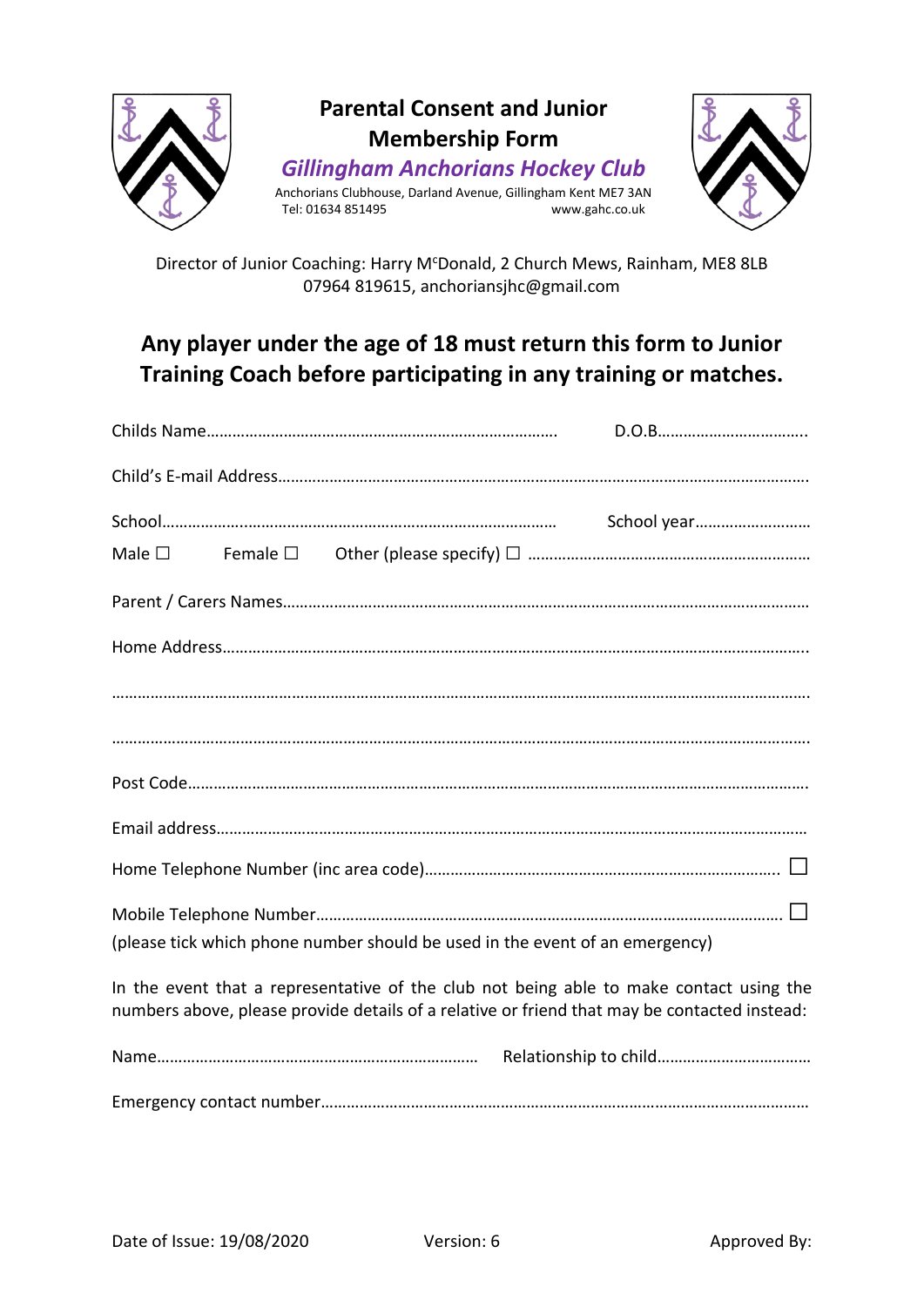| <b>MEDICAL INFORMATION ABOUT MY CHILD:</b>                                                                             |            |           |            |                        |     |  |  |  |
|------------------------------------------------------------------------------------------------------------------------|------------|-----------|------------|------------------------|-----|--|--|--|
| Do you consider your child to have a disability?                                                                       |            |           | <b>YES</b> |                        | NO. |  |  |  |
| If yes, what is the nature of the disability?                                                                          |            |           |            |                        |     |  |  |  |
| Does your child have a medical condition that we need to be aware of, including medication                             |            |           |            |                        |     |  |  |  |
| and allergies?                                                                                                         | <b>YES</b> | <b>NO</b> |            |                        |     |  |  |  |
| If yes, please give brief details:                                                                                     |            |           |            |                        |     |  |  |  |
| Is your child taking medication on a regular basis? YES                                                                |            |           |            |                        | NO  |  |  |  |
|                                                                                                                        |            |           |            |                        |     |  |  |  |
| Please feel free to speak in confidence to someone at the club if you want to give more<br>details.                    |            |           |            |                        |     |  |  |  |
| In order to help the club monitor its membership, please tick one of the boxes below to<br>identify your ethnic group: |            |           |            |                        |     |  |  |  |
| White                                                                                                                  |            | Mixed     |            | Asian or Asian British |     |  |  |  |
| <b>Black or Black British</b>                                                                                          |            | Chinese   |            |                        |     |  |  |  |
| Other (please state) $\Box$                                                                                            |            |           |            | Prefer not to say      |     |  |  |  |
|                                                                                                                        |            |           |            |                        |     |  |  |  |
|                                                                                                                        |            |           |            |                        |     |  |  |  |

| Have you played hockey before?<br>If yes, where? Please tick below. | <b>YES</b><br>N <sub>O</sub> |  |
|---------------------------------------------------------------------|------------------------------|--|
| <b>Primary School</b>                                               | Secondary School             |  |
| <b>Special Needs School</b>                                         | Club                         |  |
| DC (District)                                                       | AC (County)                  |  |
| Other (please state)                                                |                              |  |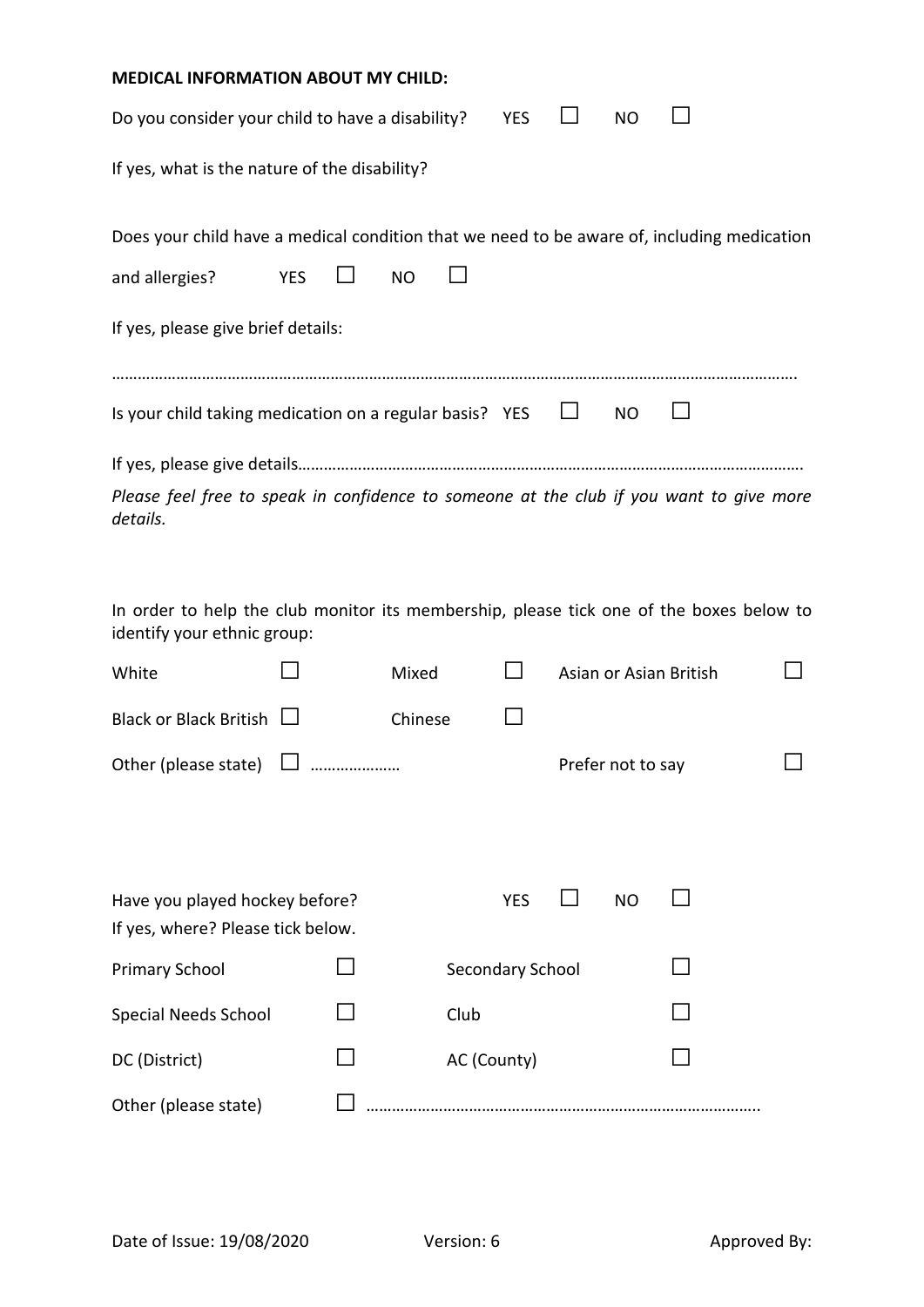#### **To be signed by the parent / guardian of members under 18 years of age -OR-To be signed by members who are 18 years of age or over**

By returning this completed form, I agree to my child taking part in the activities at this club and acknowledge the need for good conduct and responsible behaviour on their part at all times.

I understand that in the event of an injury or illness all responsible steps will be taken to contact me, and to deal with that injury/illness appropriately. I will also ensure that the club be updated throughout the season with any necessary information that may be of importance to the Junior Co-ordinator. I give permission for my child's coach/team manager to obtain emergency medical treatment should the need arise.

The club will use the information on this membership form (together with other information it obtains about the player) to administer his/her hockey activity at the club and in any activities in which he/she participates through the club and to care for and supervise activities in which he/she is involved. All data will collected and stored in accordance with our GDPR Data Privacy Notice which is displayed on our website.

By signing this form I consent to my child travelling to venues for matches and training by transport provided by Gillingham Anchorians Hockey Club and in accordance with Club Child Welfare Policies, which may include travelling in other players'/parents' private cars.

|--|--|

#### **- To be signed by all members:**

I have read and agree to abide by the code of conduct applicable to all members.

**Signed**…………………………………………………………………………………… **Date**……………………………….

Any parent/carer wishing to become involved with Gillingham Anchorians Hockey Club in any capacity can contact the Club Chairperson (Laura Hopkins) on 07849 035591, or Harry M<sup>c</sup>Donald (details above). Any help or volunteers are gratefully received.